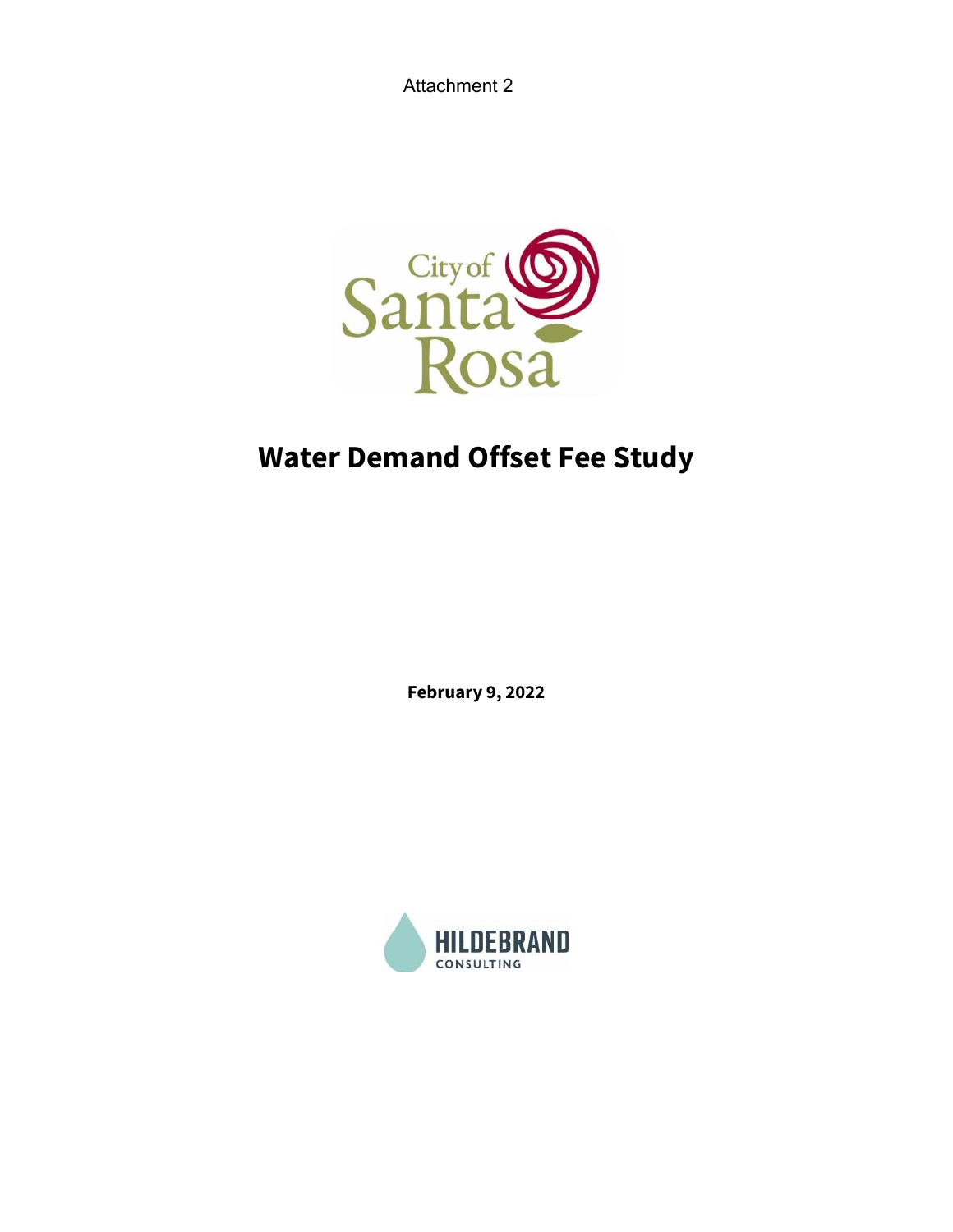# **Table of Contents**

|    | 1.   |                                                                              |  |
|----|------|------------------------------------------------------------------------------|--|
| 2. |      |                                                                              |  |
|    | 2.1. |                                                                              |  |
|    | 2.2. |                                                                              |  |
| 3. |      |                                                                              |  |
|    | 3.1. |                                                                              |  |
|    | 3.2. | High Efficiency Residential Clothes Washer Rebate Enhancement Program Costs7 |  |
|    |      |                                                                              |  |
| 4. |      |                                                                              |  |
|    | 5.   |                                                                              |  |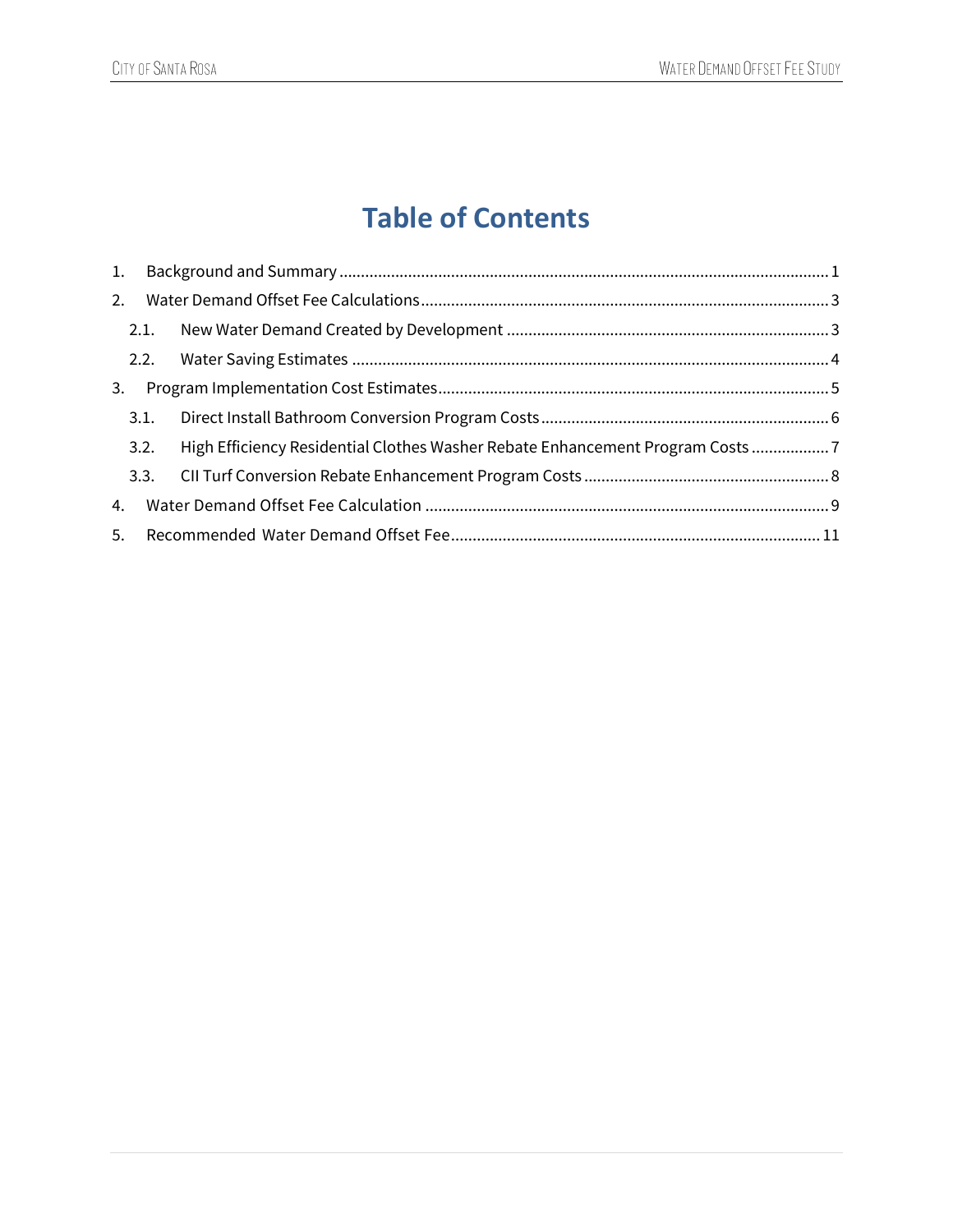# <span id="page-2-0"></span>**1. BACKGROUND AND SUMMARY**

The City of Santa Rosa (City) first adopted a Water Shortage Contingency Plan (Shortage Plan) in 1992 and has updated the Shortage Plan at least every five years. The Shortage Plan considers the response to limited water supplies during various stages of water shortage. A water shortage may occur due to a variety of potential scenarios, such as drought, climate change, regulatory constraints, natural or human caused disasters, and catastrophic events which may occur at any time. The Shortage Plan is the City's operating manual that allows the City Council, staff, and the public to identify and efficiently implement pre-determined steps to manage a water shortage. The City's 2020 Shortage Plan was adopted by City Council on June 8, 2021. The City's stages of water supply shortage as defined in the 2020 Shortage Plan are shown in **[Table 1](#page-2-1)**.

<span id="page-2-1"></span>

| <b>Complete Both</b>                                                                                    |                                                                       |                                                                                                 |  |  |
|---------------------------------------------------------------------------------------------------------|-----------------------------------------------------------------------|-------------------------------------------------------------------------------------------------|--|--|
| Shortage<br>Level                                                                                       | Percent Shortage Range <sup>(a)</sup><br>Numerical value as a percent | <b>Water Shortage Condition</b><br>(Narrative description)                                      |  |  |
| 1                                                                                                       | Up to 10%                                                             | Voluntary - 10% reduction in use communitywide                                                  |  |  |
| 2                                                                                                       | Up to $15%$                                                           | Mandatory - 15% reduction in use communitywide                                                  |  |  |
| з                                                                                                       | Up to 20%                                                             | Mandatory - 20% reduction in use communitywide                                                  |  |  |
| 4                                                                                                       | Up to 25%                                                             | Mandatory - 25% reduction in use communitywide                                                  |  |  |
| 5                                                                                                       | Up to 30%                                                             | Mandatory - 30% reduction in use, with water allocations<br>assigned to each customer           |  |  |
| 6                                                                                                       | Up to 40%                                                             | Mandatory - 40% reduction in use, with water allocations<br>assigned to each customer           |  |  |
| Mandatory - 50% reduction in use, with water allocations<br>7<br>Up to 50%<br>assigned to each customer |                                                                       |                                                                                                 |  |  |
| 8                                                                                                       | <b>Over 50%</b>                                                       | Mandatory - more than 50% reduction in use, with water<br>allocations assigned to each customer |  |  |
| One stage in the Water Shortage Contingency Plan must address a water shortage of 50 percent.<br>(a)    |                                                                       |                                                                                                 |  |  |

#### **Table 1 – City 2020 Water Shortage Contingency Plan Levels**

The Shortage Plan includes a program of water use prohibitions and restrictions for each stage of water supply shortage. These prohibitions and restrictions in the 2020 Shortage Plan are summarized in **[Table 2](#page-3-0)**.

During declared water shortage emergencies that require water allocations (water rationing), existing City water connections are assigned individual water allocations that require water conservation sufficient to ensure that water demand does not exceed the limited supply for the duration of the water shortage emergency. In the 2020 Shortage Plan, water allocations are required in Stages 5, 6, 7, and 8.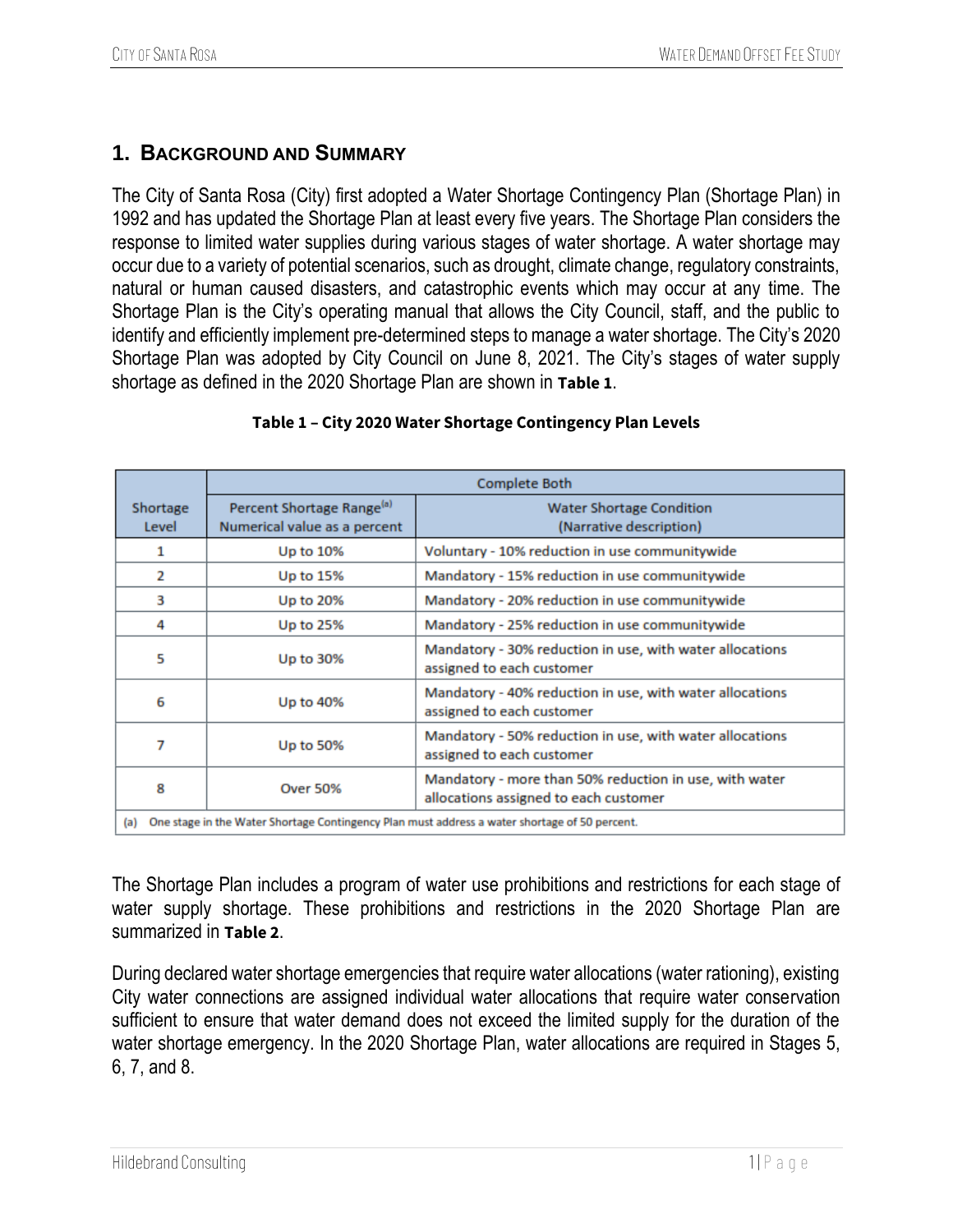<span id="page-3-0"></span>

| Prohibitions and Restrictions (a)                                                                           | <b>Stage When Effective</b> |
|-------------------------------------------------------------------------------------------------------------|-----------------------------|
| Water Waste Ordinance prohibitions                                                                          | All water conditions        |
| Prohibition on use of potable water for washing hard surfaces (e.g., sidewalks,<br>driveways, patios)       | Stage 1                     |
| Hose end shut-off nozzles required                                                                          | Stage 1                     |
| Water served in restaurants on request only                                                                 | Stage 2                     |
| Hotel and lodging industry must incorporate signs/messages regarding washing<br>of linens only upon request | Stage 2                     |
| Prohibition on pressure washing with potable water unless a variance is obtained                            | Stage 3                     |
| Landscape irrigation limited to hours of 8 p.m. to 6 a.m.                                                   | Stage 3                     |
| Prohibition on filling and operating ornamental fountains                                                   | Stage 4                     |
| Prohibition on filling new swimming pools and spas                                                          | Stage 5                     |
| Recycled water must be used for construction dust control in some situations                                | Stage 5                     |
| New construction must offset water demand by a ratio of one to one                                          | Stage 5                     |
| Prohibition on filling or topping of existing swimming pools and spas                                       | Stage 6                     |
| Prohibition on installing water using landscape in new construction                                         | Stage 6                     |
| New construction must offset water demand two to one (b)                                                    | Stage 6                     |
| Prohibition on installing or replanting water using landscapes                                              | Stage 7                     |
| New construction must offset water demand three to one (b)                                                  | Stage 7                     |
| Landscape irrigation is prohibited                                                                          | Stage 8                     |
| New construction must offset water demand four to one (b)                                                   | Stage 8                     |

*(a) Prohibitions and restrictions from previous stage(s) remain in effect.*

*(b) The City is preparing an Amended 2020 Water Shortage Contingency Plan with one offset requirement of 100 percent for Stages 5 through 8.*

The Shortage Plan establishes that no water would be available to allocate to new demand created by development during water shortage emergencies that require water allocations (water rationing). However, the City acknowledges the severity of the housing shortage crisis and therefore the Shortage Plan allows development to continue during these water shortage stages so long as the new water demand created by new construction is offset.

The City wishes to establish a Water Demand Offset (WDO) Fee to be paid by developers whose projects increase demand for water during declared water shortage emergencies that require water allocations for existing customers. The WDO Fees would fund existing or new City demand management efforts, water supply projects, and/or water conservation programs to offset the new water demands. The City would determine the most cost-effective and appropriate ways to use the WDO Fee revenue. Developers wishing to add new or increased water demand during declared water shortage emergencies that require water allocations would be required to pay WDO Fees to ensure a net zero impact on water demand.

The remainder of this report summarizes the proposed WDO Fees and the methodology that was employed to calculate the fees.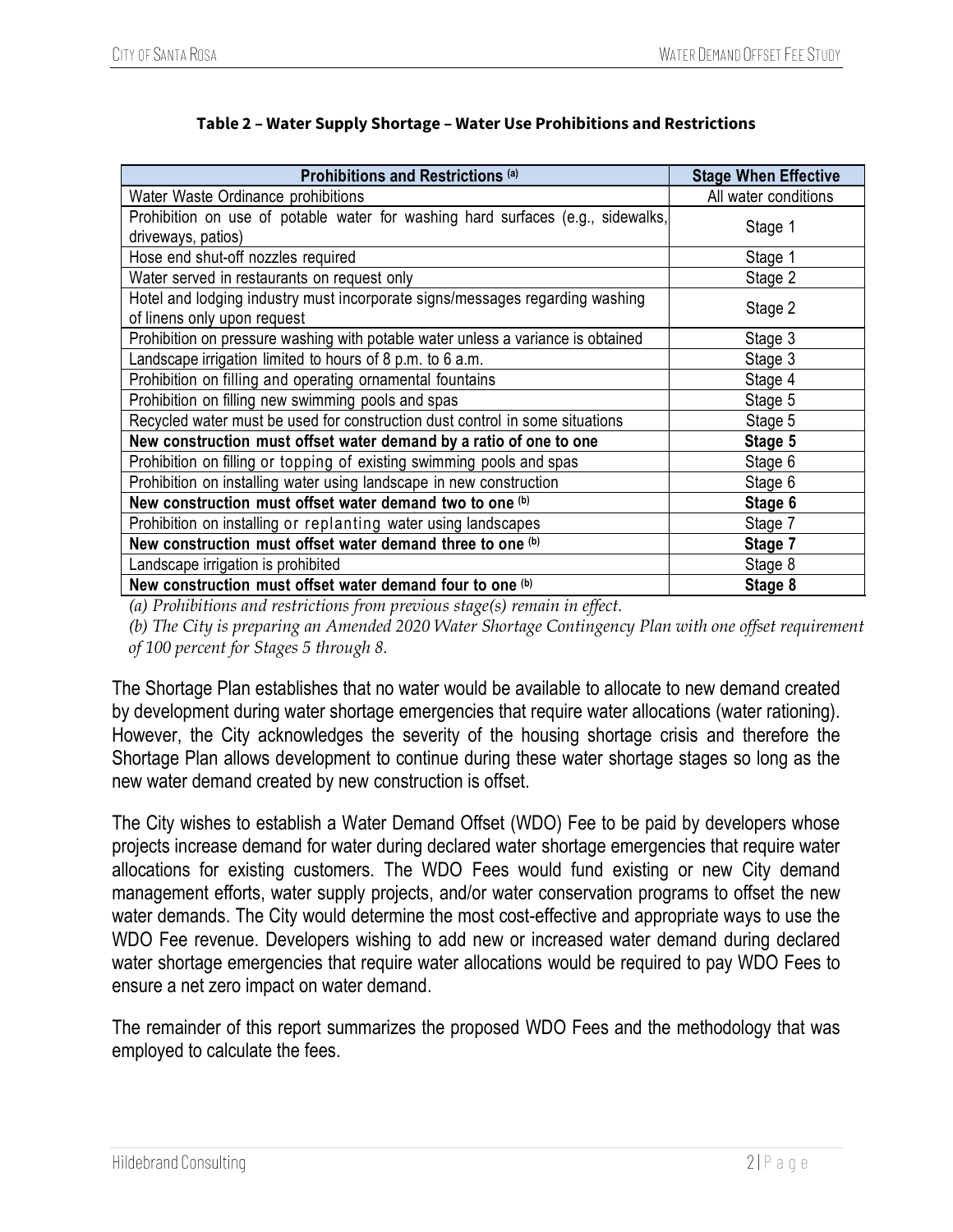# <span id="page-4-0"></span>**2. WATER DEMAND OFFSET FEE CALCULATIONS**

City staff provided information on current water conservation measures, costs, and water savings, and staff and consultant jointly developed estimates for a standardized approach for determining the cost of measures that would provide lasting and measurable water savings benefits.

#### <span id="page-4-1"></span>**2.1.NEW WATER DEMAND CREATED BY DEVELOPMENT**

The City charges developers a separate connection fee (sometimes referred to as the "demand fee") as a requirement for connecting to the water system or for increasing demand at an existing connection. The connection fee is calculated based on the estimated peak month average daily water use created by each development project.

In contrast, the WDO Fee is based on the annual average daily water demand created by each development project. **[Table 3](#page-5-1)** summarizes the water use factors used for various types of development served by the City's water utility. These water use factors were determined by examining the water usage from connections to the water system occurring from FY 2018 through FY 2021. The WDO Fees for residential development are calculated based on the average daily water usage estimates for each type of residential development identified. WDO Fees for commercial, industrial, and institutional development and irrigation connections are based on the estimated water usage of each development project.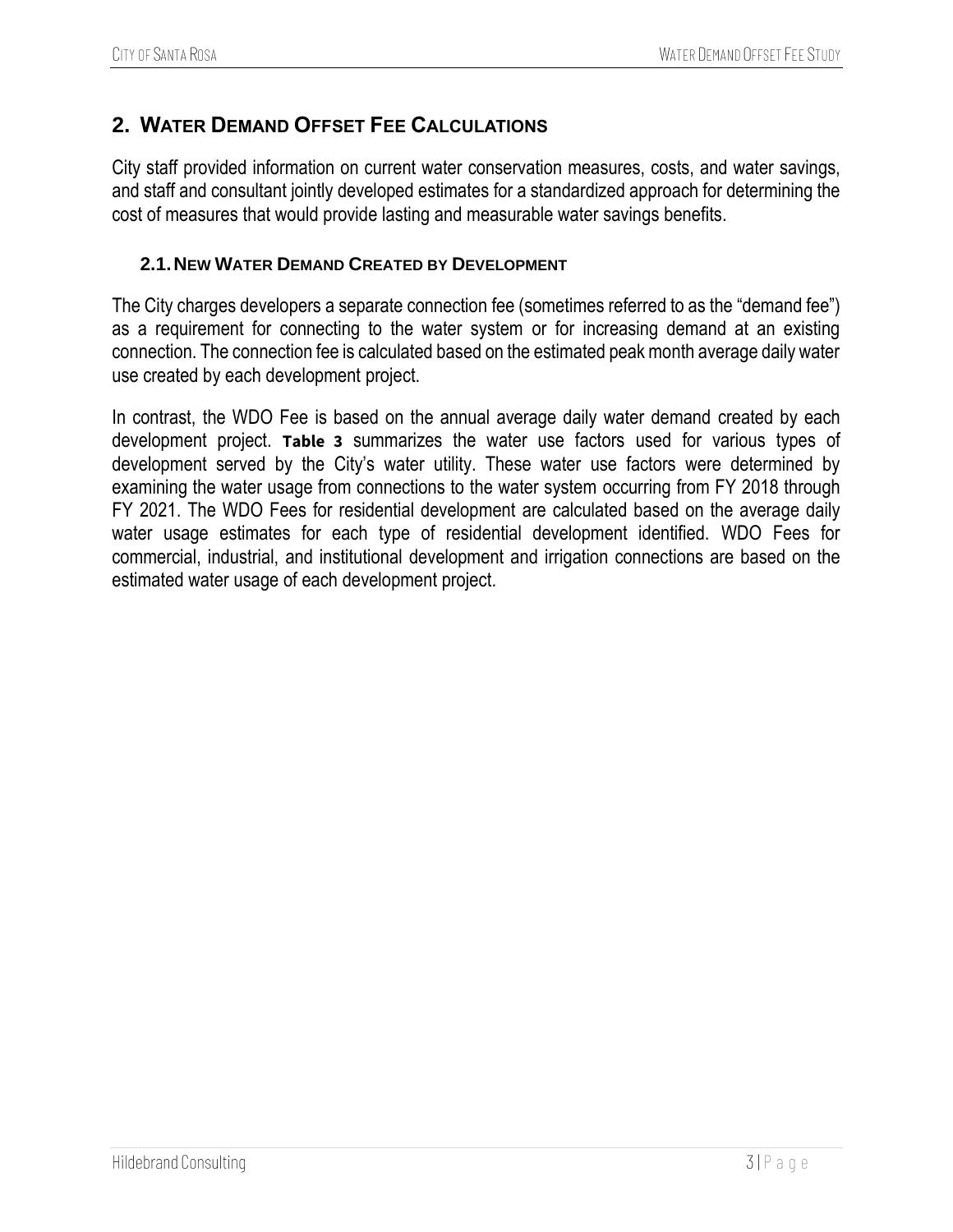<span id="page-5-1"></span>

| <b>Type of Development</b>                                                                         | <b>Average Daily Water</b><br>Usage (gal) | <b>Thousand</b><br>Gallons per<br><b>Month</b> |
|----------------------------------------------------------------------------------------------------|-------------------------------------------|------------------------------------------------|
| <b>RESIDENTIAL (per housing unit)</b> <sup>1</sup>                                                 |                                           |                                                |
| <b>Single Family Residential</b>                                                                   |                                           |                                                |
| Small Lot (6,000 sq. ft. and under)<br>Large/Medium Lot (over 6,000 sq. ft. to 1 acre)             | 156<br>221                                | 4.7<br>6.6                                     |
| Large Lot (over 1 acre)                                                                            | 401                                       | 12.0                                           |
| <b>Duplex and Triplex</b>                                                                          | 131                                       | 3.9                                            |
| <b>Condos, Apartments and Mobile Homes</b>                                                         |                                           |                                                |
| with separate irrigation                                                                           | 100                                       | 3.0                                            |
| without separate irrigation                                                                        | 119                                       | 3.6                                            |
| Eligible ADUs, SROs, Senior Housing, and Small,<br><b>High-Density Apartment Units<sup>2</sup></b> | 69                                        | 2.1                                            |
| <b>COMMERCIAL, INDUSTRIAL, INSTITUTIONAL, AND IRRIGATION</b>                                       |                                           |                                                |
| Based on Proposed Project <sup>3</sup>                                                             | (na)                                      | (na)                                           |

## **Table 3 –Water Use Factors for Water Demand Offset Fees**

 $1$ Residential data based on average water usage over the past 4 years (FY2018 through FY2021)

 $2A$ pplies only to ADUs that are subject to Demand Fees. "SROs" are single Room Occupancy. Small, High-Density apartments include all apartments 750 square feet and smaller.

 $3$  Water demand for these customers is based on the estimated annual water demand for each proposed project.

# <span id="page-5-0"></span>**2.2. WATER SAVING ESTIMATES**

The City has direct experience, as well as reliable cost and water savings estimates, with a wide range of demand management efforts, water supply enhancement projects, and water conservation programs. For this WDO Fee study, the following three water savings programs were selected for analysis because they can be implemented relatively quickly and are anticipated to generate sufficient participation and therefore water savings:

- (1) Direct install bathroom conversions consisting of installation of ultra-high efficiency toilets and high efficiency faucet aerators, showerheads, and kitchen faucet aerators by qualified licensed plumbing contractors;
- (2) Enhanced rebates for high efficiency residential clothes washer upgrades; and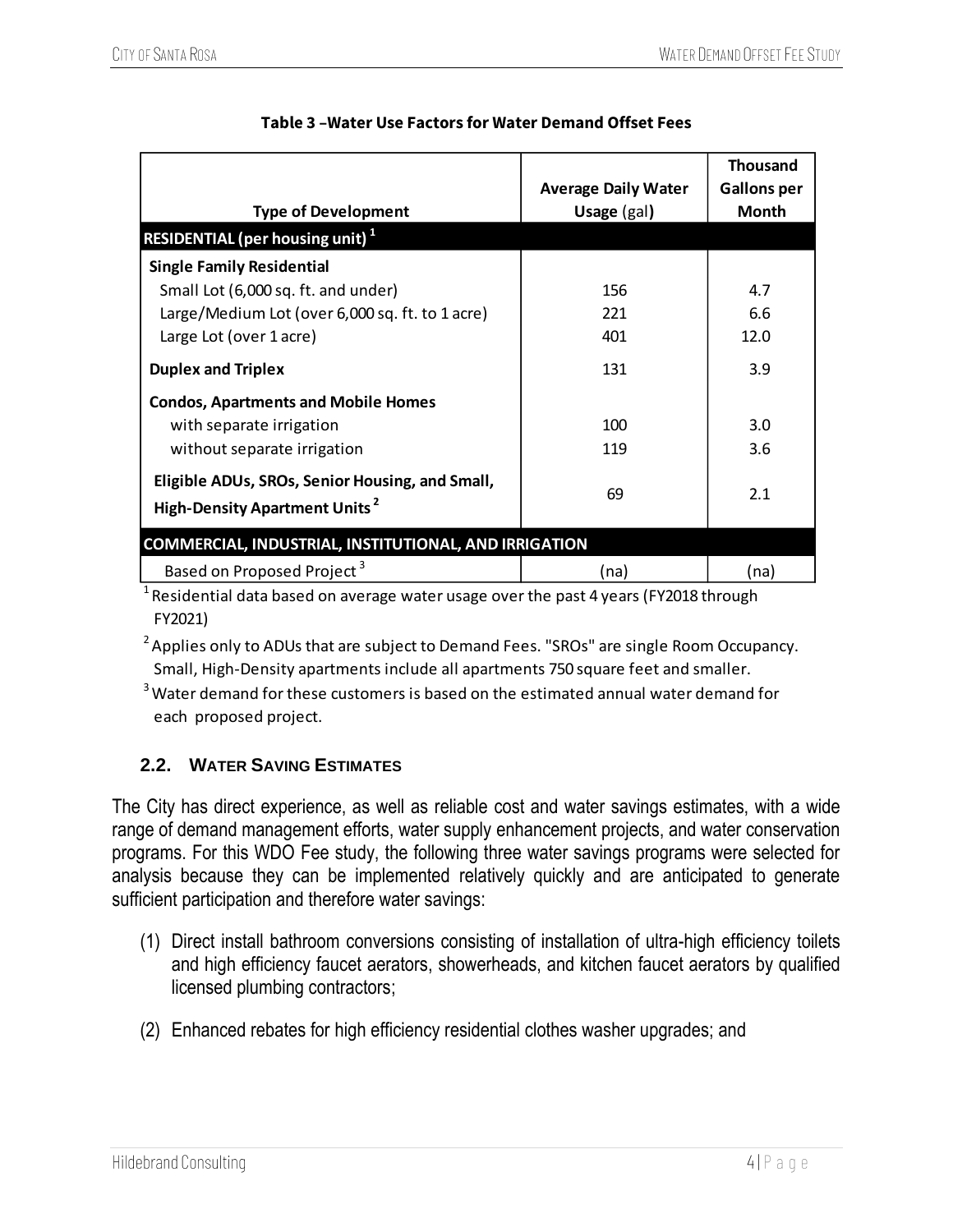(3) Enhanced rebates for ornamental turf conversions to low water using landscaping at commercial, industrial, and institutional (CII) and multi-family residential landscapes irrigated via dedicated irrigation services <sup>1</sup>.

For this reason, this WDO Fee analysis is based on the estimated costs and water savings associated with those programs.

The focus of this study on direct install bathroom conversions, enhanced rebates for high efficiency residential clothes washers, and enhanced rebates for CII turf conversions does not imply that the City is limited in the future to those programs. The water utility could use WDO Fee revenue on any programs or measures that would achieve the needed water demand offsets.

The estimated daily water use factors for the three studied programs are summarized in **[Table 4](#page-6-1).**

<span id="page-6-1"></span>

|                                         | Daily Use              | Number of  | <b>Current Fixture</b> | Replacement   | Water                      |
|-----------------------------------------|------------------------|------------|------------------------|---------------|----------------------------|
|                                         | (per person) $2$       | people $3$ | <b>Flow</b>            |               | Fixture Flow Savings (gpd) |
| Ultra-high Efficiency Toilet            | 5 uses/day             | 2.7        | $1.6$ gal/use          | $0.8$ gal/use | 10.8                       |
| <b>Bathroom Faucet Aerator</b>          | 8.1 min/day            | 2.7        | $2.2$ gal/min          | $1.0$ gal/min | 26.2                       |
| Kitchen Faucet Aerator <sup>4</sup>     | $4.05 \text{ min/day}$ | 2.7        | $2.5$ gal/min          | $1.5$ gal/min | 10.9                       |
| Showerheads                             | 5.3 min/day            | 2.7        | 2.5 gal/min            | $1.5$ gal/min | 14.3                       |
| Residential Clothes Washer <sup>5</sup> | 0.4                    | 2.7        | 23 gal/use             | 13 gal/use    | 10.8                       |
| CII Turf conversion (1,000 sq. ft.)     | n/a                    | n/a        | n/a                    | n/a           | $0.8^6$                    |

#### **Table 4 –Water Use Factors for Water Demand Offset Fees 1**

 $^1$  Small discrepancies in sums of values shown in tables are due to rounding.

 $2$  Source: Handbook of Water Use and Conservation, Amy Vickers, 2001

<sup>3</sup>US Census Bureau, QuickFacts, Population Estimates, Persons per Household, 2015-2019

<sup>4</sup> Assumes only 50% of minutes per day (half of potential water savings) because about half of households in Santa Rosa have been found to have standard kitchen faucets that can be retrofitted with City provided aerators.

<sup>5</sup>Source: http://toolbox.calwep.org/wiki/Clothes\_washers\_(residential)#WASHER\_LIFE

 $6$ Average water savings determined to be 31 gals per year per square foot at CII sites based on EKI study (included in 2020 UWMP).

# <span id="page-6-0"></span>**3. PROGRAM IMPLEMENTATION COST ESTIMATES**

The cost of implementing WDO programs is more than the material and installation cost of devices such as ultra-high efficiency toilets. WDO programs also require program development, program coordination, public outreach, and administration. The following subsections provide a comprehensive analysis of direct and indirect costs associated with each program. The "fully loaded"

<sup>&</sup>lt;sup>1</sup> Turf conversions at CII and multi-family sites have been shown to save nearly three times as much water per square foot converted compared to single family residential sites in the City's service area.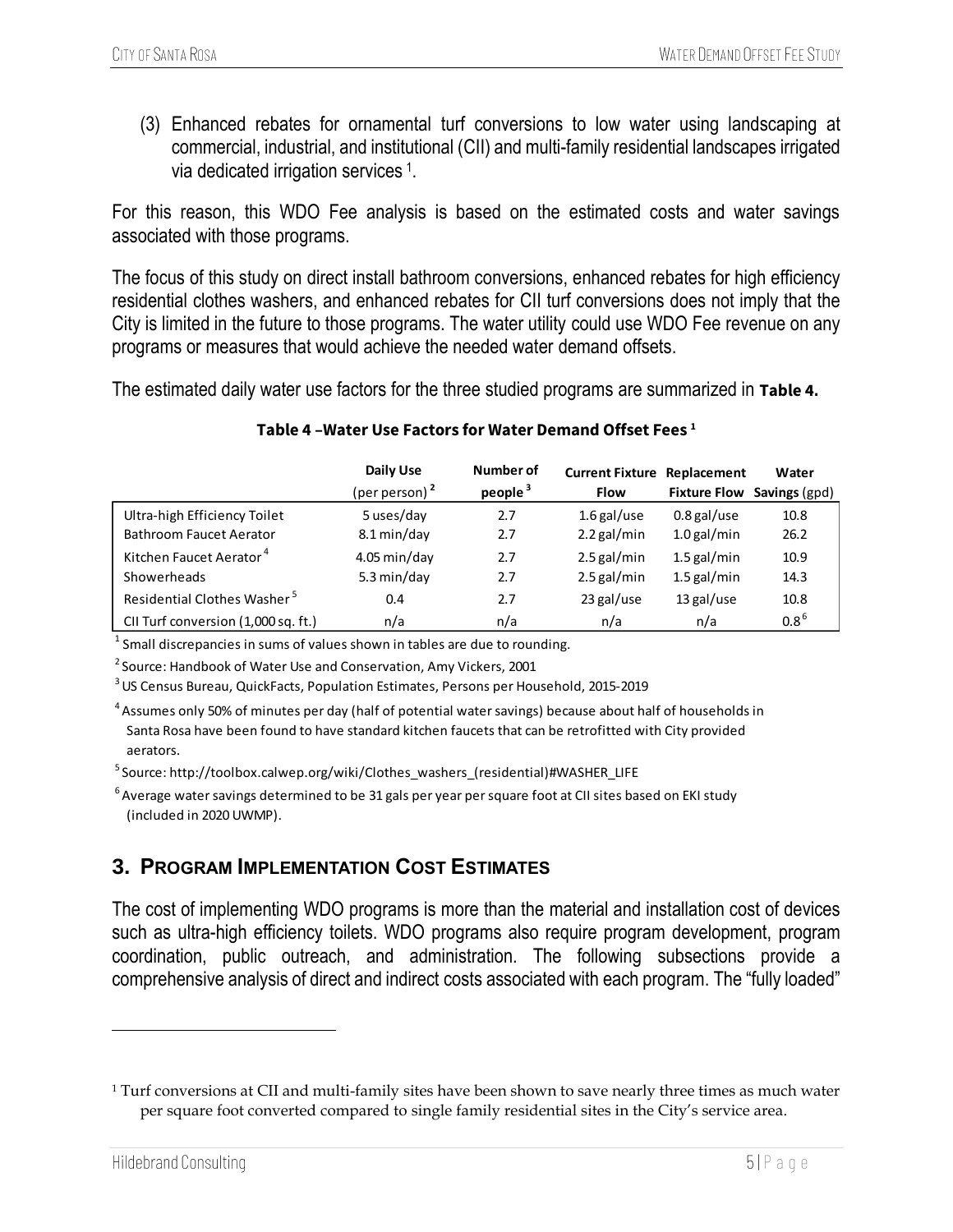cost per unit (e.g., dollars per toilet) was calculated by dividing annual program cost by the number of units estimated to be installed per year.

## <span id="page-7-0"></span>**3.1.DIRECT INSTALL BATHROOM CONVERSION PROGRAM COSTS**

A bathroom conversion program does not currently exist at the City; therefore, the creation of the program would require new additional internal labor for the marketing and outreach effort, contract development, and program implementation and tracking. The City's total annual internal labor costs for the bathroom conversion program is summarized in **[Table 5](#page-7-1)**. It is assumed that the City would convert approximately 1,000 locations per year, which comes out to \$89 in City labor costs per bathroom conversion.

<span id="page-7-1"></span>

|                                              | <b>Total Program</b> | <b>Fully Loaded</b>       | Approx.      |
|----------------------------------------------|----------------------|---------------------------|--------------|
| <b>Position Title</b>                        | <b>Annual Hours</b>  | Hourly Rates <sup>2</sup> | Cost         |
| <b>WUE Coordinator</b>                       | 140                  | \$95.76                   | \$<br>13,400 |
| <b>WUE Technician</b>                        | 3                    | \$56.26                   | \$<br>200    |
| <b>WUE Representative</b>                    | 277.5                | \$84.33                   | \$<br>23,400 |
| <b>WUE Intern</b>                            | 250                  | \$16.25                   | \$<br>4,100  |
| Senior Administrative Assistant (Temp)       | 100                  | \$66.31                   | \$<br>6,600  |
| Deputy Director of Water Resources           | 6                    | \$128.44                  | \$<br>800    |
| Director of Santa Rosa Water                 | 0.5                  | \$152.77                  | \$<br>100    |
| Administrative Secretary                     | 251.5                | \$58.65                   | \$<br>14,800 |
| <b>Administrative Analyst</b>                | 1.5                  | \$80.96                   | \$<br>100    |
| Paralegal                                    | 1.5                  | \$73.16                   | \$<br>100    |
| Human Resources Technician (Risk Management) | 1.5                  | \$63.15                   | \$<br>100    |
| <b>Assistant City Attorney</b>               | 1.5                  | \$137.27                  | \$<br>200    |
| <b>Purchasing Agent</b>                      | 5                    | \$100.68                  | \$<br>500    |
| Marketing and Outreach Coordinator           | 100                  | \$87.73                   | \$<br>8,800  |
| <b>Community Outreach Specialist</b>         | 100                  | \$59.36                   | \$<br>5,900  |
| Graphic Design Support <sup>3</sup>          | N/A                  | N/A                       | \$<br>10,000 |
| <b>Annual Totals:</b>                        | 1240                 |                           | \$<br>89,100 |

#### **Table 5 –Annual Internal Labor Costs for Direct Install Bathroom Conversion Program<sup>1</sup>**

 $1$  Small discrepancies in sums of values shown in tables are due to rounding.

<sup>2</sup> Source: City of Santa Rosa Calculated Billable Rates Summary By Job Code, October 2020

<sup>3</sup> Graphic design support costs based on previous contracts for drought outreach.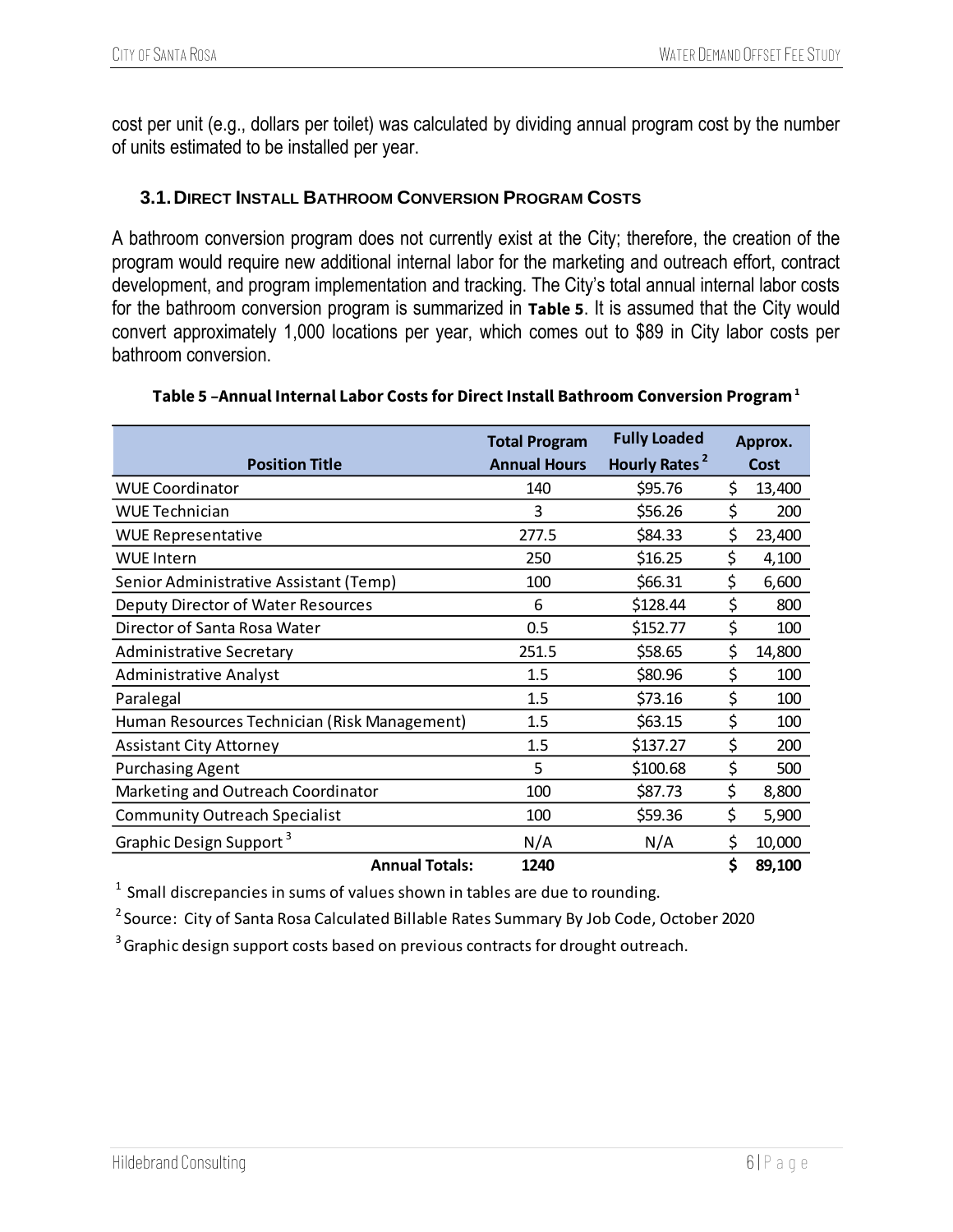This study assumes that each typical bathroom conversion would replace one toilet, one showerhead, two bathroom faucet aerators<sup>2</sup>, and one kitchen faucet aerator with high efficiency fixtures<sup>3</sup>. The plumber's direct material cost per toilet is approximately \$225 for a 2-piece ADA compliant unit with flange replacement and angle stop and riser. The City's direct material cost for providing two bathroom aerators, one kitchen faucet aerators, and one showerhead is approximately \$9. The service charge paid by the City to plumbers for each conversion would be \$450.

**Table 6** provides the total cost per bathroom conversion for the direct install program.

| $$773$ = Total cost per bathroom converted |
|--------------------------------------------|
| $$89$ = Internal labor cost per conversion |
| $$9$ = Fixtures provided by City           |
| $$225$ = Direct cost per toilet            |
| $$450$ = Plumber service charge            |

#### **Table 6 –Total Cost per Bathroom Conversion**

#### <span id="page-8-0"></span>**3.2.HIGH EFFICIENCY RESIDENTIAL CLOTHES WASHER REBATE ENHANCEMENT PROGRAM COSTS**

This study assumes that the clothes washer rebate value at the time of implementation would be increased by \$100. For example, currently the City has a high efficiency residential clothes washer rebate program that provides a rebate of \$50 per washer, bringing the total rebate to \$150 per clothes washer if this WDO rebate enhancement program were implemented today.

As a consequence of enhancing the clothes washer rebate value, it is estimated that the City's existing program management efforts will increase by 25 percent for the additional marketing and outreach, customer service, and administration and tracking required for the enhanced rebate program. The City's annual internal labor costs for the washer rebate program is summarized in **[Table 7](#page-9-1)**. The City issues approximately 200 rebates per year, which comes out to about \$198.50 in internal labor cost per clothes washer for each rebate. Therefore, the additional 25 percent labor cost attributable to the enhanced rebate program is approximately \$50.

<sup>2</sup> The water savings for two-sink bathrooms are assumed to be the same as one-sink bathrooms, provided both aerators are replaced.

<sup>3</sup> This study assumes that about half of households have standard kitchen faucets that can be retrofitted with City provided aerators.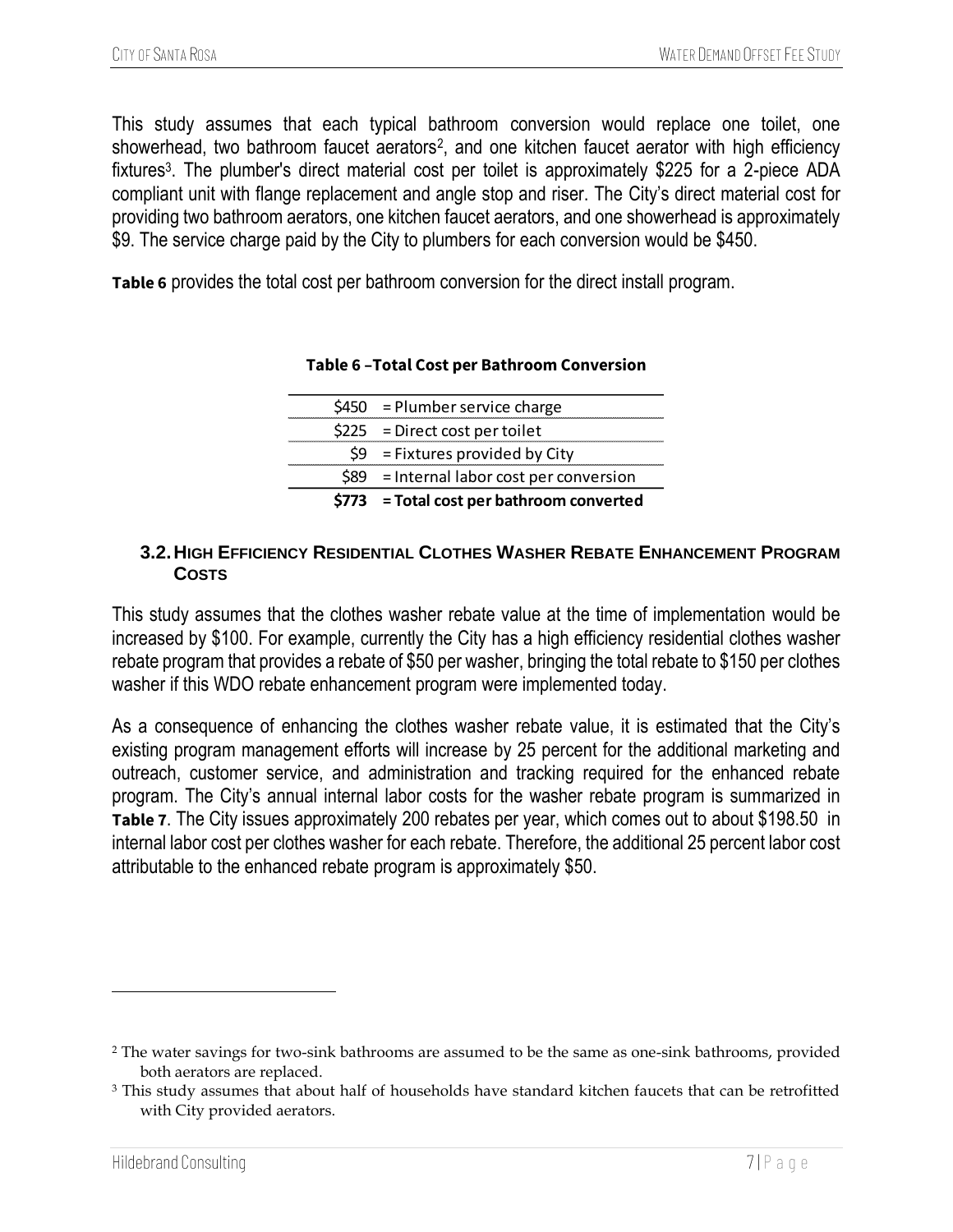|                                        | <b>Total Program</b> | <b>Fully Loaded</b>       | Approx. |        |  |
|----------------------------------------|----------------------|---------------------------|---------|--------|--|
| <b>Position Title</b>                  | <b>Annual Hours</b>  | Hourly Rates <sup>2</sup> |         | Cost   |  |
| <b>WUE Coordinator</b>                 | 80                   | \$95.76                   | S       | 7,700  |  |
| <b>WUE Technician</b>                  | 50                   | \$56.26                   | \$      | 2,800  |  |
| <b>WUE Intern</b>                      | 40                   | \$16.25                   | \$      | 700    |  |
| Senior Administrative Assistant (Temp) | 40                   | \$66.31                   | \$      | 2,700  |  |
| Deputy Director of Water Resources     | 10                   | \$128.44                  | \$      | 1,300  |  |
| Marketing and Outreach Coordinator     | 100                  | \$87.73                   | \$      | 8,800  |  |
| <b>Community Outreach Specialist</b>   | 100                  | \$59.36                   | \$      | 5,900  |  |
| Graphic Design Support <sup>3</sup>    | N/A                  |                           |         | 10,000 |  |
| <b>Revenue Operations Supervisor</b>   | 3.4                  | \$86.01                   | Ş       | 300    |  |
| <b>Annual Totals:</b>                  | 423                  |                           |         | 40.200 |  |

## <span id="page-9-1"></span>**Table 7 –Annual Internal Labor Costs for High Efficiency Residential Clothes Washer Rebate Enhancement Program <sup>1</sup>**

 $1$  Small discrepancies in sums of values shown in tables are due to rounding.

<sup>2</sup> Source: City of Santa Rosa Calculated Billable Rates Summary By Job Code, October 2020

 $3$  Graphic design support costs based on previous contracts for drought outreach.

**Table 8** provides the total cost per residential clothes washer for the enhanced rebate program.

#### **Table 8 –Total Cost per High Efficiency Residential Clothes Washer for Enhanced Rebate**

|  | $$150$ = Total cost per enhanced rebate         |
|--|-------------------------------------------------|
|  | $$50$ = Internal labor cost per enhanced rebate |
|  | $$100$ = Rebate enhancement                     |

## <span id="page-9-0"></span>**3.3.CII TURF CONVERSION REBATE ENHANCEMENT PROGRAM COSTS**

This study assumes that the CII turf conversion rebate value at the time of implementation would be increased by \$1.00 per square foot. For example, currently the City has a CII turf conversion rebate program that provides a rebate of \$1.50 per square foot, bringing the total rebate to \$2.50 per square foot if this WDO rebate enhancement program were implemented today.

As a consequence of enhancing the turf conversion rebate value, it is assumed that the City's existing program management efforts will increase by 25 percent for additional marketing and outreach, customer service, inspections, and program administration and tracking. The City's annual internal labor costs for the turf rebate program is summarized in **[Table 9](#page-10-1)**. The City issues rebates for approximately 200,000 square feet per year, which comes out to about \$0.45 in additional internal labor costs per square foot for the enhanced rebate program. Therefore, the additional 25 percent labor cost attributable to the enhanced rebate program is approximately \$0.11.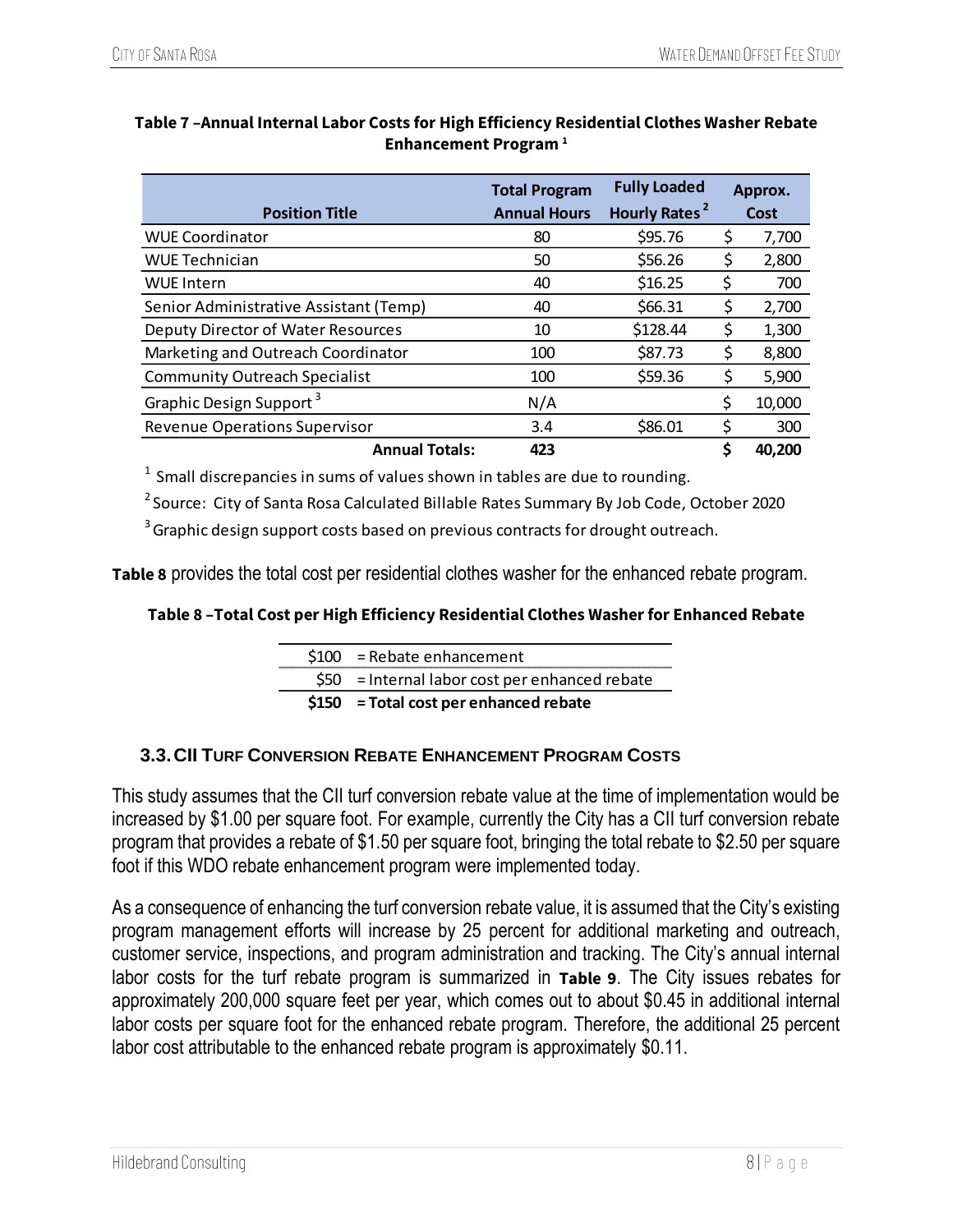|                                        | <b>Total Program</b> | <b>Fully Loaded</b>       |    | Approx. |  |
|----------------------------------------|----------------------|---------------------------|----|---------|--|
| <b>Position Title</b>                  | <b>Annual Hours</b>  | Hourly Rates <sup>2</sup> |    | Cost    |  |
| <b>WUE Coordinator</b>                 | 90                   | \$95.76                   | \$ | 8,600   |  |
| WUE Technician                         | 675                  | \$56.26                   | \$ | 38,000  |  |
| WUE Intern                             | 850                  | \$16.25                   | \$ | 13,800  |  |
| Deputy Director of Water Resources     | 10                   | \$128.44                  | \$ | 1,300   |  |
| Marketing and Outreach Coordinator     | 100                  | \$87.73                   | \$ | 8,800   |  |
| <b>Community Outreach Specialist</b>   | 100                  | \$59.36                   | \$ | 5,900   |  |
| Graphic Design Support <sup>3</sup>    | N/A                  | N/A                       | Ś  | 10,000  |  |
| Senior Administrative Assistant (Temp) | 50                   | \$66.31                   | Ś  | 3,300   |  |
| <b>Annual Totals:</b>                  | 1875                 |                           | \$ | 89,700  |  |

## <span id="page-10-1"></span>**Table 9 –Annual Internal Labor Costs for CII Turf Conversion Rebate Enhancement Program <sup>1</sup>**

 $1$  Small discrepancies in sums of values shown in tables are due to rounding.

<sup>2</sup> Source: City of Santa Rosa Calculated Billable Rates Summary By Job Code, October 2020

<sup>3</sup> Graphic design support costs based on previous contracts for drought outreach.

**Table 10** provides the total cost per square foot of CII turf converted for the enhanced rebate program.

#### **Table 10 –Total Cost per Square Foot of CII Turf Conversion for Enhanced Rebate**

| $$1.00$ = Rebate enhancement                          |
|-------------------------------------------------------|
| $$0.11$ = Internal labor cost per square foot rebated |
| $$1.11$ = Total cost per square foot rebated          |

# <span id="page-10-0"></span>**4. WATER DEMAND OFFSET FEE CALCULATION**

The WDO Fee amount was calculated based on the average cost associated with the three programs previously discussed. **[Table 11](#page-10-2)** summarizes the daily water savings expected from each approach as well as the cost per unit in order to calculate the cost per daily gallon of water saved.

#### **Table 11 – Cost per Gallon Offset by Program**

<span id="page-10-2"></span>

|                                               | <b>Daily Water</b> |                      | <b>Cost Per Daily</b> |
|-----------------------------------------------|--------------------|----------------------|-----------------------|
| Program                                       | Savings (gal)      | <b>Cost per Unit</b> | <b>Gallon Saved</b>   |
| <b>Bathroom Conversion Install</b> (per home) | 62.3               | \$773.00             | \$12.41               |
| <b>CII Turf Conversion</b> (per sq. ft.)      | 0.08               | \$1.11               | \$13.07               |
| High Efficiency Clothers Washer (per unit)    | 10.80              | \$150.00             | \$13.89               |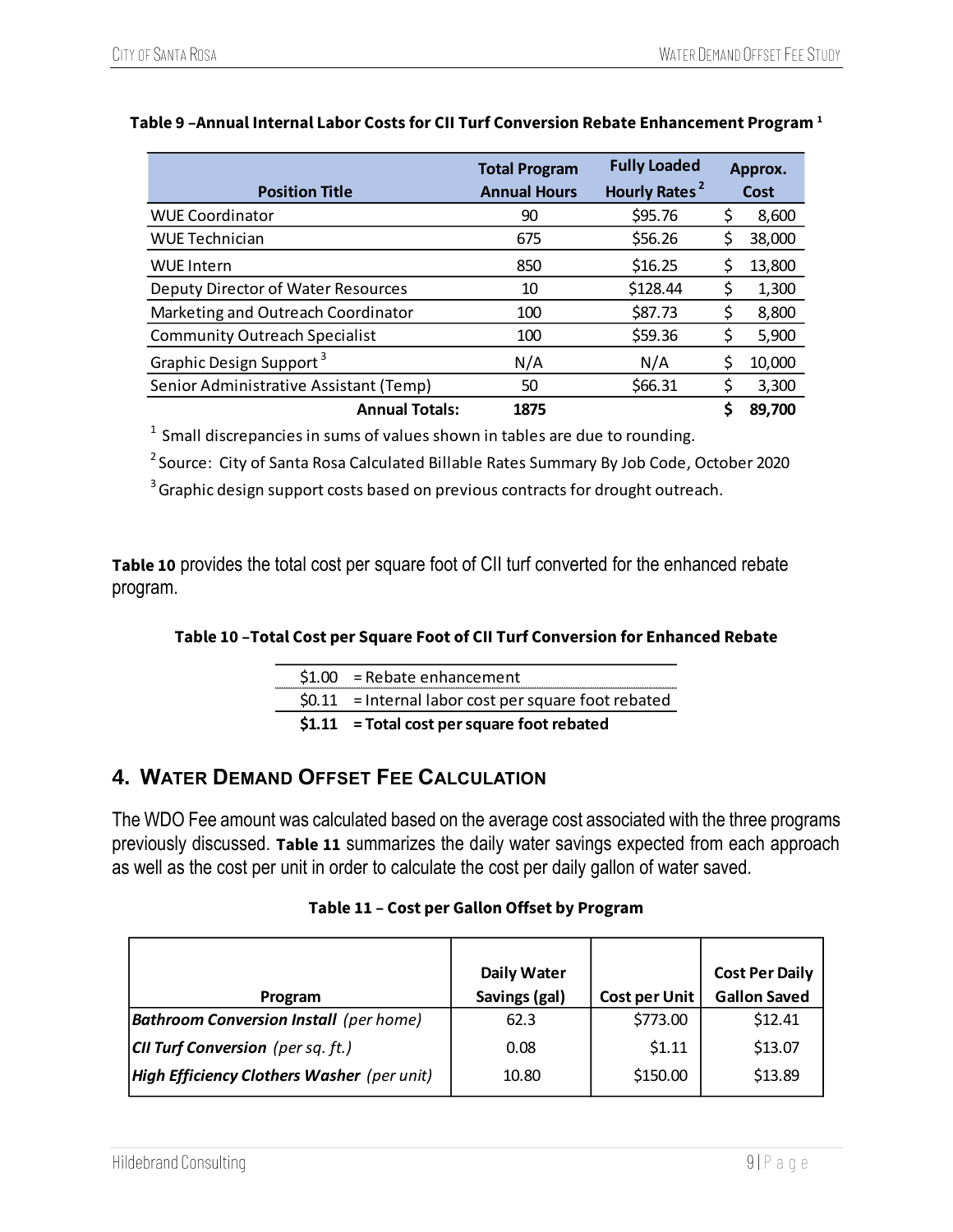WDO Fees were calculated based on the cost of entirely offsetting the anticipated future use of water by new development through the implementation of the three programs previously described. For example, the analysis determined the number of toilet replacements it would take to offset the new water demands created by a new single-family home.

**[Table 12](#page-11-0)** summarizes the number of units that would need to be installed to offset the new water demand associated with each new type of development.

<span id="page-11-0"></span>

|                                                                                              |                    | CII Turf           |                 | <b>Thousand</b>    |
|----------------------------------------------------------------------------------------------|--------------------|--------------------|-----------------|--------------------|
|                                                                                              | <b>Bathroom</b>    | <b>Conversions</b> | Washer          | <b>Gallons per</b> |
| <b>Type of Development</b>                                                                   | <b>Conversions</b> | $(1,000$ sq. ft.)  | <b>Retrofit</b> | <b>Month</b>       |
| <b>RESIDENTIAL (per housing unit)</b> <sup>1</sup>                                           |                    |                    |                 |                    |
| <b>Single Family Residential</b>                                                             |                    |                    |                 |                    |
| Small Lot (6,000 sq. ft. and under)                                                          | 2.5                | 1,837              | 14.4            | 4.7                |
| Large/Medium Lot (over 6,000 sq. ft. to 1 acre)                                              | 3.5                | 2,602              | 20.5            | 6.6                |
| Large Lot (over 1 acre)                                                                      | 6.4                | 4,721              | 37.1            | 12.0               |
| <b>Duplex and Triplex</b>                                                                    | 2.1                | 1,542              | 12.1            | 3.9                |
| <b>Condos, Apartments and Mobile Homes</b>                                                   |                    |                    |                 |                    |
| with separate irrigation                                                                     | 1.6                | 1,177              | 9.3             | 3.0                |
| without separate irrigation                                                                  | 1.9                | 1,401              | 11.0            | 3.6                |
| Eligible ADUs, SROs, Senior Housing, and Small,<br>High-Density Apartment Units <sup>2</sup> | 1.1                | 812                | 6.4             | 2.1                |
| <b>COMMERCIAL, INDUSTRIAL, INSTITUTIONAL, AND IRRIGATION</b>                                 |                    |                    |                 |                    |
| Per Thousand Gallons per Month <sup>3</sup>                                                  | 0.5                | 388.5              | 3.1             | 1.0                |

### **Table 12 – Number of Retrofits Required to Offset Demand per New Connection**

<sup>1</sup> Residential data based on average water usage over the past 4 years (FY2018 through FY2021)

 $2A$ pplies only to ADUs that are subject to Demand Fees. "SROs" are single Room Occupancy.

Small, High-Density apartments include all apartments 750 square feet and smaller.

<sup>3</sup> Water demand for these customers is based on the estimated annual water demand for each proposed project.

**[Table 13](#page-12-1)** shows the required cost to offset different types of development with the various program approaches. Water use estimates for new development from **[Table 3](#page-5-1)** were used in the fee calculations. The average cost of the three programs (bathroom conversions, turf rebates, and washer rebates) was weighted based on the relative amount of water that is being saved by each program in a typical year.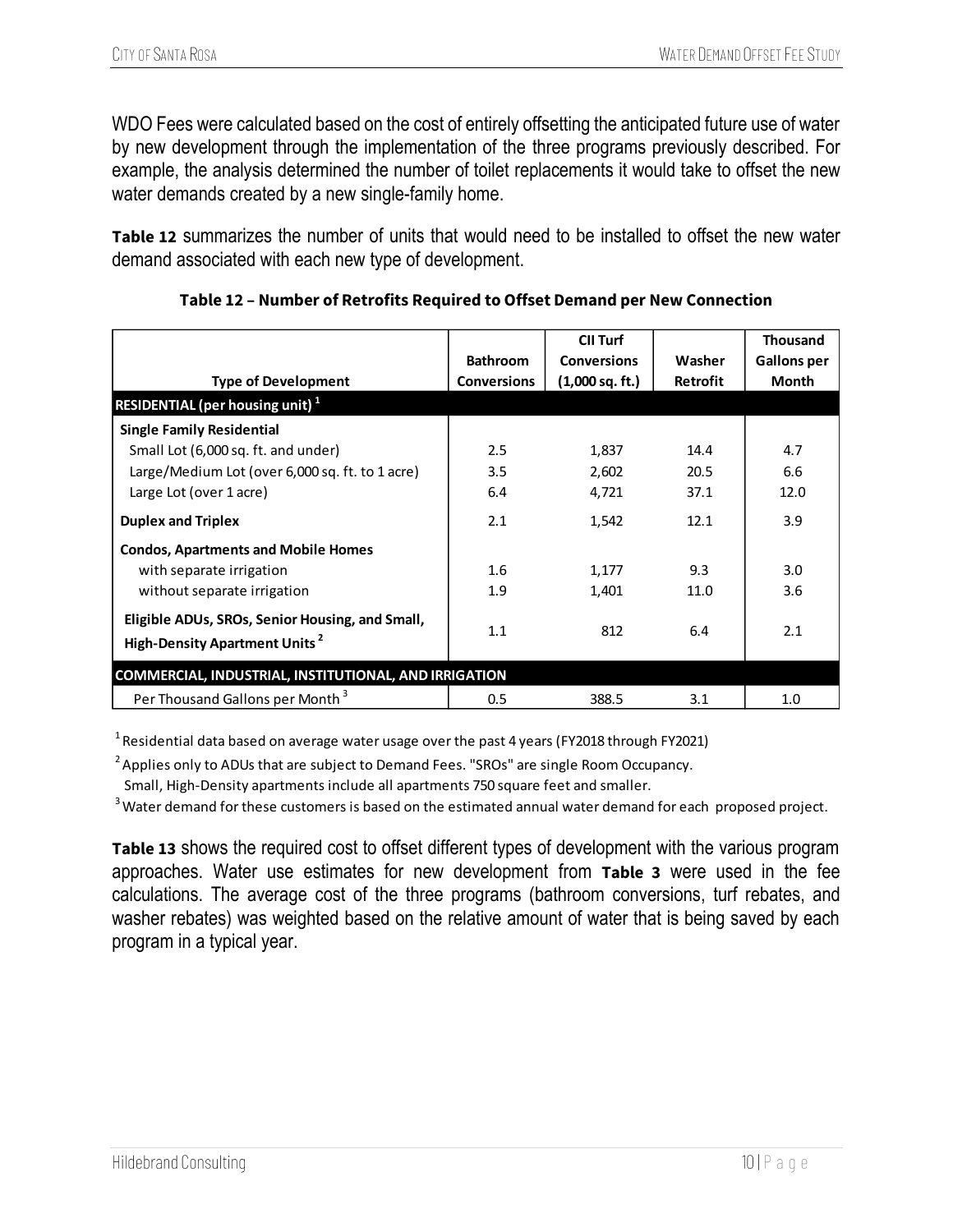|                                                                                                    | Demand Offset Fee <sup>1</sup> |                                           |                    |                     |
|----------------------------------------------------------------------------------------------------|--------------------------------|-------------------------------------------|--------------------|---------------------|
|                                                                                                    | <b>Offset Cost</b>             |                                           | <b>Offset Cost</b> | Weighted            |
|                                                                                                    |                                | for Bathroom Offset Cost with with Washer |                    | Average             |
| <b>Type of Development</b>                                                                         | Conversion                     | <b>CII Turf Rebate</b>                    | Rebate             | <b>Offset Costs</b> |
| <b>RESIDENTIAL (per housing unit)</b>                                                              |                                |                                           |                    |                     |
| <b>Single Family Residential</b>                                                                   |                                |                                           |                    |                     |
| Small Lot (6,000 sq. ft. and under)                                                                | \$1,936                        | \$2,039                                   | \$2,167            | \$1,964             |
| Large/Medium Lot (over 6,000 sq. ft. to 1 acre)                                                    | \$2,743                        | \$2,888                                   | \$3,069            | \$2,782             |
| Large Lot (over 1 acre)                                                                            | \$4,976                        | \$5,241                                   | \$5,569            | \$5,047             |
| <b>Duplex and Triplex</b>                                                                          | \$1,626                        | \$1,712                                   | \$1,819            | \$1,649             |
| <b>Condos, Apartments and Mobile Homes</b>                                                         |                                |                                           |                    |                     |
| with separate irrigation                                                                           | \$1,241                        | \$1,307                                   | \$1,389            | \$1,259             |
| without separate irrigation                                                                        | \$1,477                        | \$1,555                                   | \$1,653            | \$1,498             |
| Eligible ADUs, SROs, Senior Housing, and Small,<br><b>High-Density Apartment Units<sup>2</sup></b> | \$856                          | \$902                                     | \$958              | \$868               |
| <b>COMMERCIAL, INDUSTRIAL, INSTITUTIONAL AND IRRIGATION</b>                                        |                                |                                           |                    |                     |
| Per Thousand Gallons per Month <sup>3</sup>                                                        | \$410                          | \$431                                     | \$458              | \$415               |

## <span id="page-12-1"></span>**Table 13 –Calculation of Water Demand Offset Fee based on Weighted Average of Offset Costs**

 $1$ WDO fee is assessed per housing unit for residential and per TGAL for CII accounts

 $<sup>2</sup>$  Applies only to ADUs that are subject to Demand Fees. "SROs" are single Room Occupancy.</sup> Small, High-Density apartments include all apartments 750 square feet and smaller.

 $3$  Water demand for these customers is based on the estimated annual water demand for each proposed project.

# <span id="page-12-0"></span>**5. RECOMMENDED WATER DEMAND OFFSET FEE**

It is recommended that the City establish the WDO Fee based on the costs and water savings associated with the average cost of known and successful programs, as presented herein.

The fee schedule presented in

**[Table 14](#page-12-2)** shows proposed fee amounts for any water shortage emergency that requires water allocations (rationing). If the City revises the shortage stage structure and/or the percentage offset required for one or more shortage levels, the WDO Fees shown in

<span id="page-12-2"></span>**[Table 14](#page-12-2)** should be prorated to determine the resulting fees.